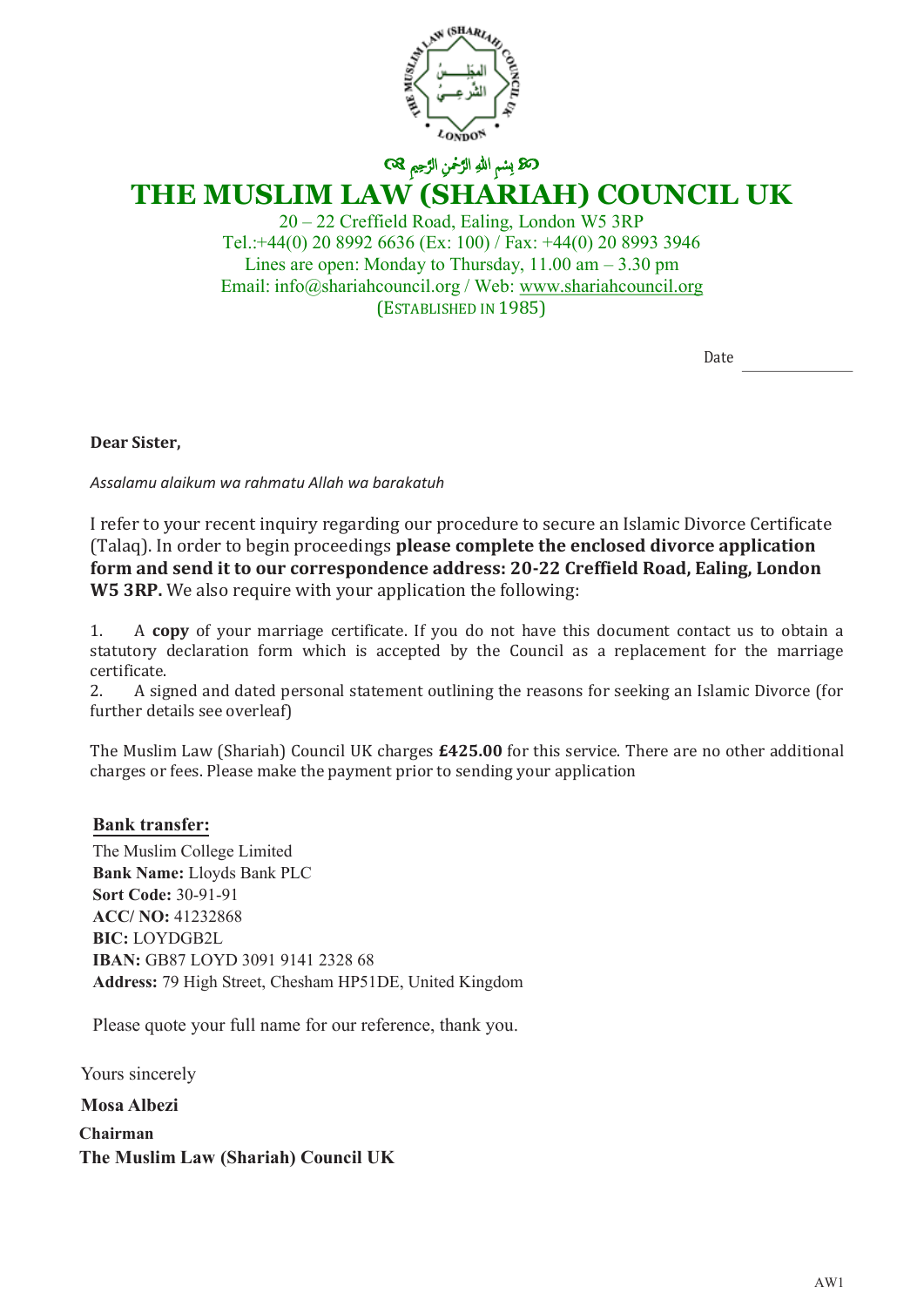

> 20 – 22 Creffield Road, Ealing, London W5 3RP Tel.:+44(0) 20 8992 6636 (Ex: 100) / Fax: +44(0) 20 8993 3946 Lines are open: Monday to Thursday,  $11.00 \text{ am} - 3.30 \text{ pm}$ Email: info@shariahcouncil.org / Web: www.shariahcouncil.org (ESTABLISHED IN 1985)

### **IMPORTANT INFORMATION – PLEASE READ CAREFULLY BEFORE MAKING YOUR APPLICATION**

If your Islamic marriage (Nikah) was conducted outside the UK, e.g. Pakistan, Egypt etc. and was conducted in accordance with the law of that country, you will be asked by the Shariah Council to initiate Civil Divorce proceedings so that you can obtain a Decree Absolute (Civil Divorce) as well. This is a requirement of UK Law.

If your marriage was registered with the office of the Registrar of Marriages in the UK or in other European/Western countries you will require a Civil Divorce.

In both cases depending upon the nature of proceedings the Shariah Council may not issue an Islamic Divorce to you until the Civil Divorce is pronounced.

If you withhold or conceal any information regarding this case, or provide us with misleading information, the decisions taken by the Shariah Council will be null and void and any divorce certificate issued to you will no longer be valid.

#### **PETITIONER'S SUBMISSION**

#### **(YOUR GRIEVANCES AGAINST YOUR SPOUSE/REASONS FOR DEMANDING A DIVORCE)**

Please use a separate sheet of paper for your petition.

Please bear in mind that the Muslim Law Shariah Council may ask you to provide evidence to support your submission/statement. To help us in your application and to help you through this process as quickly as possible, please consider the following advice:

- 1. Be precise and brief;<br>2. Type/print your stat
- 2. Type/print your statements IN ENGLISH;<br>3. Towards the end of your statements:
- Towards the end of your statements:
- a. Print your names in full in BLOCK CAPTIAL LETTERS;<br>b. Sign and Date them:
- b. Sign and Date them;<br>4. Send the original sign
- 4. Send the original signed copy of your statement with your completed application<br>5. Keep a copy for your own records
- 5. Keep a copy for your own records

**Note:** A copy of your statement will be forwarded to your spouse.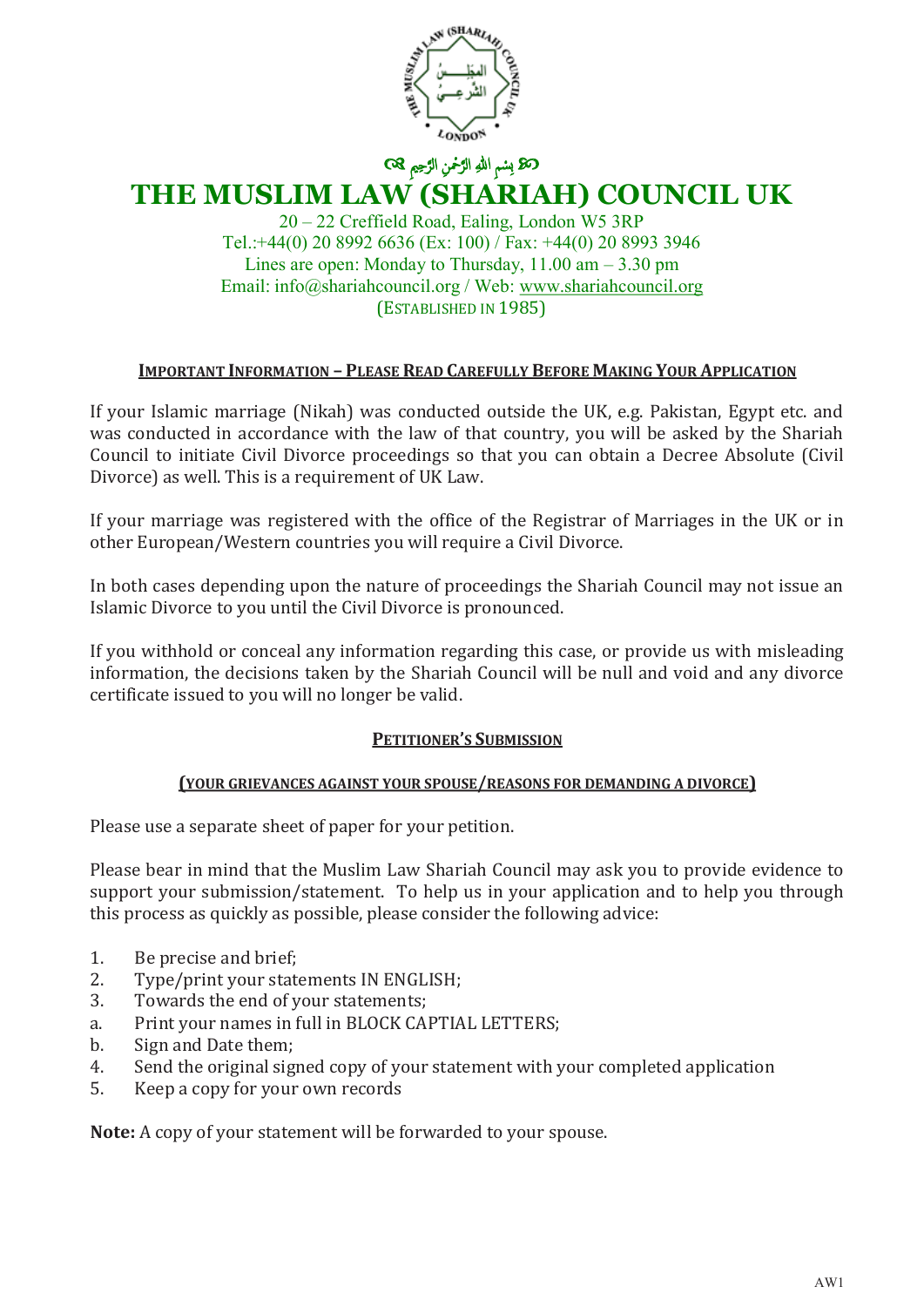

### **THE MUSLIM LAW (SHARIAH) COUNCIL UK**

20 – 22 Creffield Road, Ealing, London W5 3RP Tel.:+44(0) 20 8992 6636 (Ex: 100) / Fax: +44(0) 20 8993 3946 Lines are open: Monday to Thursday,  $11.00 \text{ am} - 3.30 \text{ pm}$ Email: info@shariahcouncil.org / Web: www.shariahcouncil.org (ESTABLISHED IN 1985) **PROCEDURE FOR ISLAMIC DIVORCE**

1. The applicant has to submit all the required information in full to the Shariah Council, by completing an application form and providing us with copies of the required documents and paying our charges in full.

2. All the completed forms and information received will be checked and processed confidentially at the office of the Council. If further information is required, the applicant will be asked for that.

3. Once all the information has been received, the applicant will be acknowledged with a reference number for the case and a receipt for the payment of the charges.

4. At the same time, the husband (respondent) will be issued with a notice and asked either to divorce the applicant or to show the Council reasons in writing for not so doing.

5. If he writes to the Council and wishes to defend his case or asks for reconciliation.<br>a. The applicant will be contacted again and instructed accordingly by the Co

a. The applicant will be contacted again and instructed accordingly by the Council.

b. Reconciliation can take place only if both the couple agrees to it.<br>
c. Normally at the request of the respondent (husband) the Cou

Normally at the request of the respondent (husband) the Council allows a reasonable period of time for reconciliation efforts to be made by the husband through his own resources and family contacts.<br>d. However. if

However, if the applicant does not agree to reunite, then such efforts for reconciliation, can only delay the process of an Islamic Divorce for a few months. Eventually the Council, under the rules of Islamic Law, will have to dissolve the Nikah and issue a Divorce Certificate to the applicant.<br>e. If t

If the husband agrees to divorce the applicant with certain conditions e.g. demands some money by way of Khula or demands any jewellery given to the applicant at the time of the marriage be returned, such an offer will be adjudicated by the Council and a decision will be made accordingly.<br>f. Conditions

f. Conditions like custody of the children, financial claims, or claims on property, cannot be adjudicated by the Council, because such matters are outside of our jurisdiction and must be settled in a court of Civil Law.

g. However in such matters the Council, on moral grounds, can impose some conditions with the divorce.

6. If the respondent does not reply to our first notice in time, then a second notice will be sent to them, giving them a repeated opportunity.

7. If we receive no reply to our second notice, a third and final notice will be sent to them.

8. If the Council does not receive a reply to its third and final notice within thirty days, the case will be presented to the full board of the Council at its first meeting after expiry of the thirty days' notice period, with a recommendation of dissolution of Nikah.

9. The board normally meets every three months. Occasionally, an emergency meeting may be called.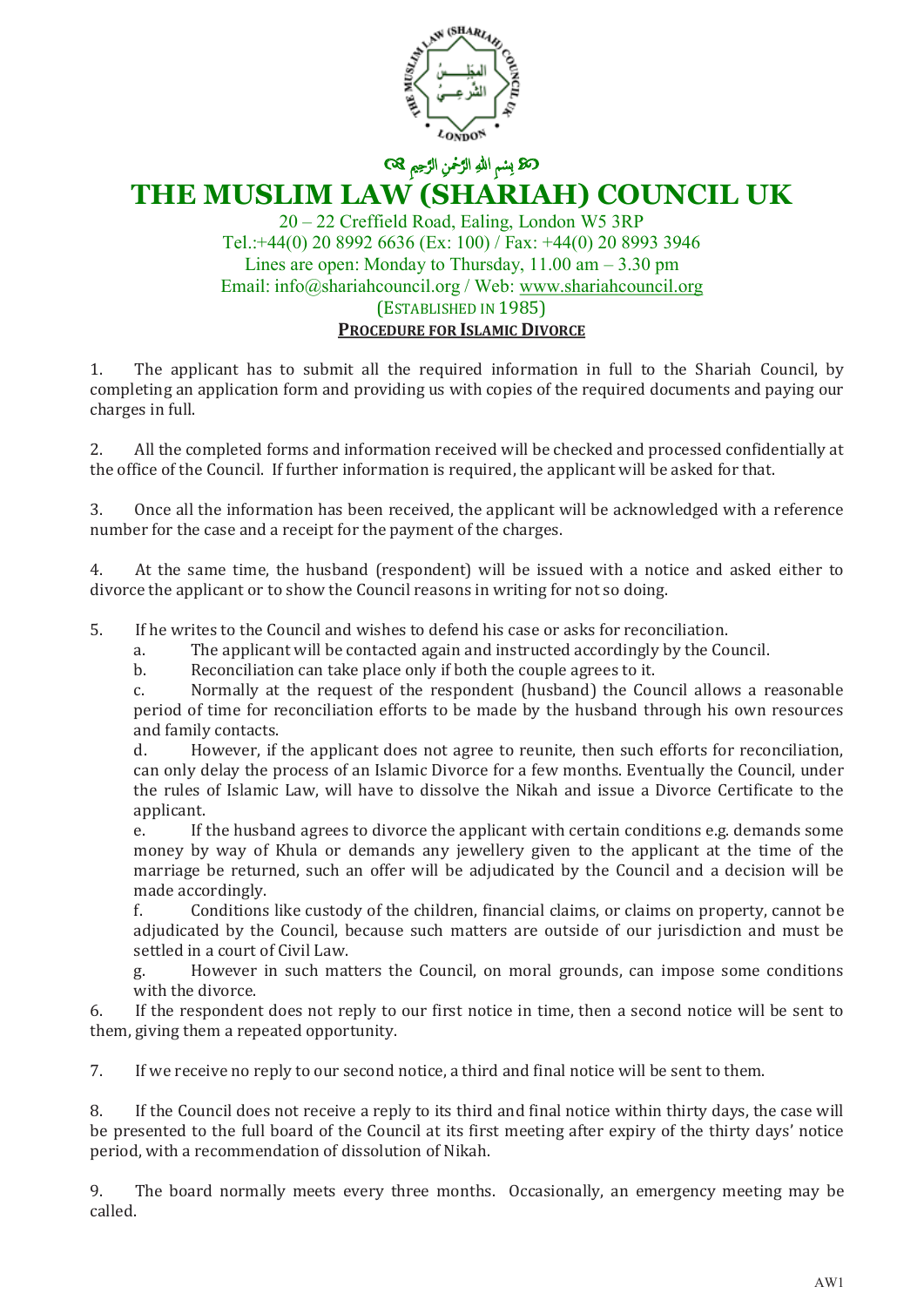

20 – 22 Creffield Road, Ealing, London W5 3RP Tel.:+44(0) 20 8992 6636 (Ex: 100) / Fax: +44(0) 20 8993 3946 Lines are open: Monday to Thursday,  $11.00 \text{ am} - 3.30 \text{ pm}$ Email: info@shariahcouncil.org / Web: www.shariahcouncil.org (ESTABLISHED IN 1985)

10. Once the board has decided to dissolve the Nikah, an Islamic Divorce may be issued within one week of this decision and posted to the applicant.

11. A copy of this Divorce Certificate is also sent to the respondent.

12. In cases where a Civil Divorce (Decree Absolute) is also required, the Council will not issue an Islamic Divorce until the applicant has received their Decree Absolute in order to avoid any possible conflict between the Law of the land and Islamic Law (Shariah).

13. If the Council concludes its proceedings before the pronouncement of Civil Divorce a letter of entitlement of Islamic Divorce will be issued to the applicant.

14. The actual certificate of Islamic Divorce will be issued to the applicant when the Council has received a copy of their Decree Absolute.

15. If the respondent submits a written undertaking to the Council agreeing to an Islamic Divorce after the Civil Divorce and related matters has been concluded in court the Council will accept such a submission and will wait accordingly. However if the respondent fails to fulfil his promise the Council will exercise its power to issue an Islamic Divorce without the consent of the respondent.

16. In cases where respondents do not reply to our notices at all, the Council will ultimately decide the case in favour of the applicant.

17. The address of the applicant normally appears on the notices sent to the respondent; but if requested to keep it confidential, this is not released.

18. Normally, if both parties are resident in the United Kingdom, the case is decided in about three to six months' time. If one of the parties resides abroad, it takes about six months to one year.<br>19. If the applicant withholds or conceals any information regarding the case, or provides

19. If the applicant withholds or conceals any information regarding the case, or provides the Council with misleading information, the Islamic Divorce issued by the Council will become null and void.<br>20. After the issuance of an Islamic Divorce if the Council receives a complaint from the hus-

After the issuance of an Islamic Divorce if the Council receives a complaint from the husband, within the period of Iddah (3 months), based on evidences that the Council's decision of divorce is not accurate. The Council may decide to suspend such a divorce in order to make fair investigations. Such an investigation will be concluded within a reasonable period of time and in the light of the findings the Divorce will be either confirmed or withdrawn.

21. Case files will be securely retained by the Shariah Council for a period of six years from the date of application, after which they will be safely destroyed.

22. The council will only contact the applicant on a need to basis. Please note the council does not provide updates. In exceptional cases, it will be considered, the applicant is required to make a written request either via post or email.

23. The Shariah council reserves the right to terminate the application and **no refund will be issued**, if any of the terms mentioned above are breeched by the applicant.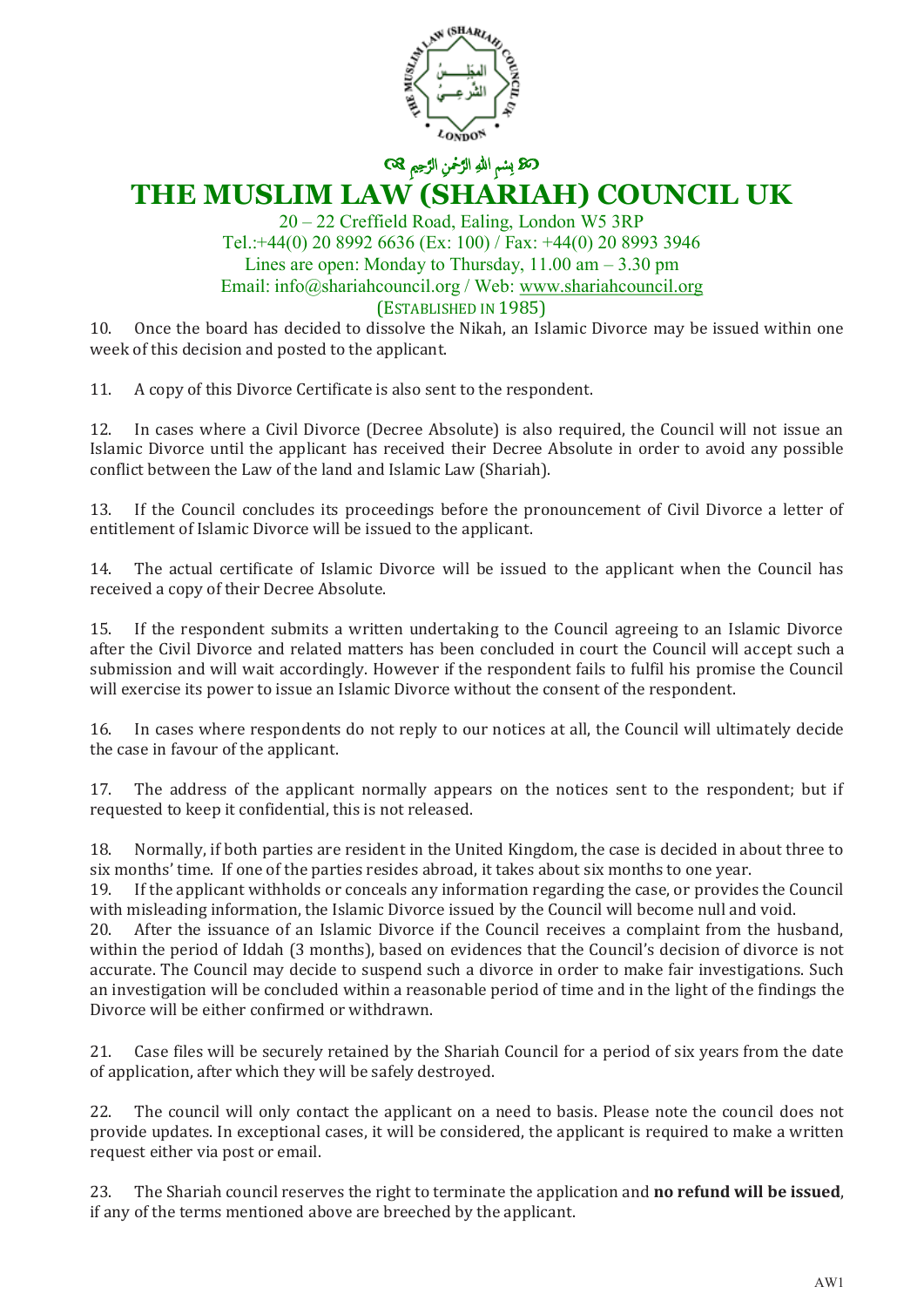

# **THE MUSLIM LAW (SHARIAH) COUNCIL UK**

20 – 22 Creffield Road, Ealing, London W5 3RP Tel.:+44(0) 20 8992 6636 (Ex: 100) / Fax: +44(0) 20 8993 3946 Lines are open: Monday to Thursday,  $11.00 \text{ am} - 3.30 \text{ pm}$ Email: info@shariahcouncil.org / Web: www.shariahcouncil.org (ESTABLISHED IN 1985)

### **ISLAMIC DIVORCE APPLICATION FORM FOR WOMEN**

### **(TALAQ,KHULA'A OR FASKH) 1. LETTER OF AUTHORITY & ACCEPTANCE**

| I (name of the Wife) |  |
|----------------------|--|
| of (Address)         |  |
|                      |  |
| Email                |  |
| Tel/Mobile           |  |

Authorize the Muslim Law (Shariah) Council to investigate my case and then to consider my application to obtain an Islamic Divorce (Talaq) according to the rules and regulations of the Council.

1. I promise to accept the decision of the Council irrespective of my own personal interests in order to maintain the supremacy of the Shariah over all other considerations. However, I may withdraw my application before the Council's decision, but I understand that once the Council has initiated the proceedings **I will not be able to claim the refund of the fee paid**.

2. I confirm that I have not applied to any other Shariah Council/Court for my Islamic Divorce. Before I do so, I will inform the Council and withdraw this application.

3. I also promise not to enter into another marriage contract (Civil or Islamic) before the verdict of the Council.

4. I also solemnly swear that at the moment I am not violating any of the matrimonial laws of the Shariah.

5. I confirm that I have received a copy of two pages of information "ISLAMIC DIVORCE, OUR PROCEDURE" from the Shariah Council and I have read it carefully and I agree to it.

6. I understand and agree that the file for my case will be securely retained by the Shariah Council **for a period of six years** from the date of my application, after which it will be safely destroyed.

7. I understand and agree that the Shariah Council will treat all its customers with respect. In return the Shariah Council will not tolerate any abuse towards its staff. Any verbal abuse or threats will be treated as a strong offense and the Shariah Council will take the strongest possible action against such cases.

| Signed                 |  |
|------------------------|--|
| Name in BLOCK CAPITALS |  |
| Date                   |  |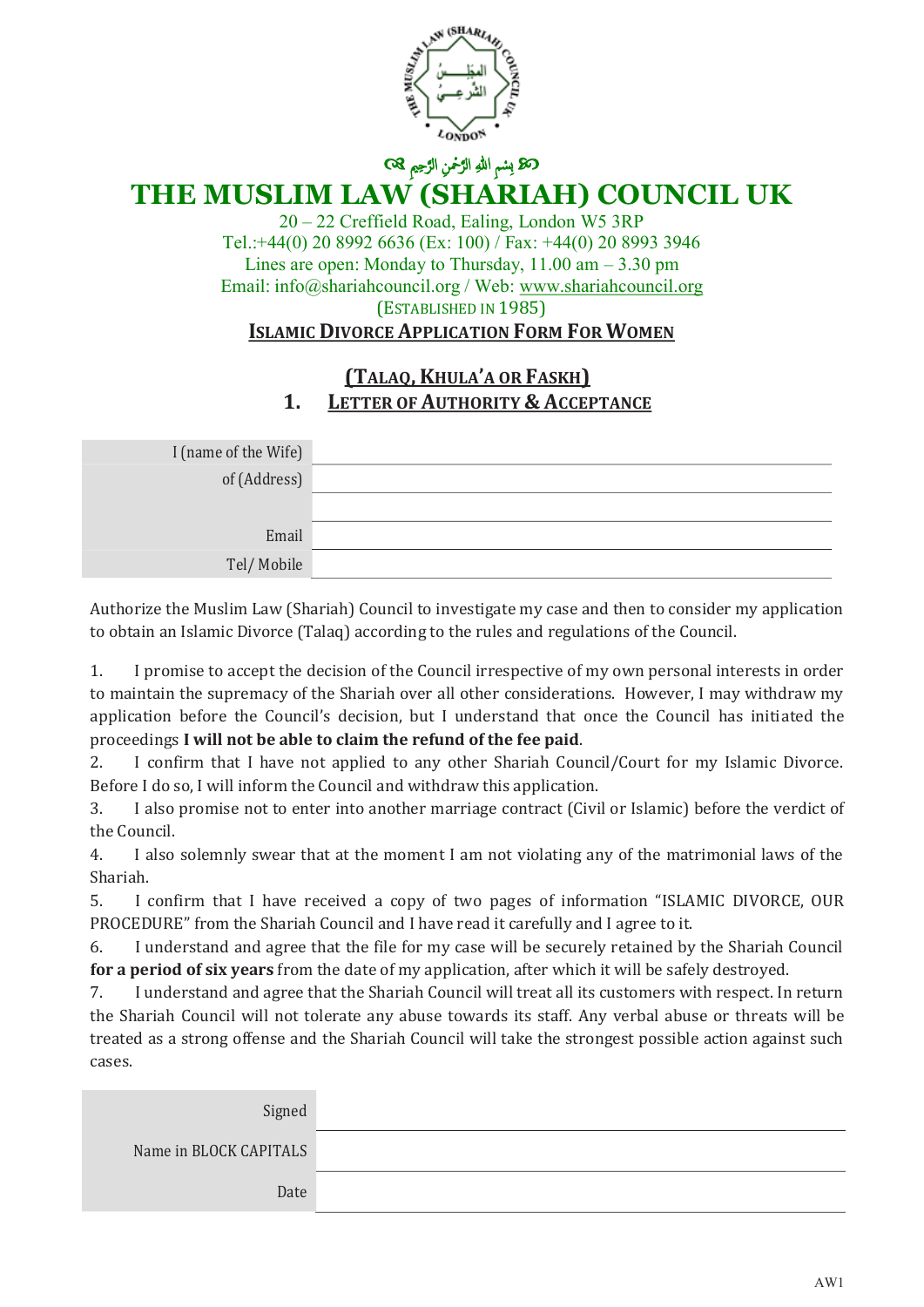

> 20 – 22 Creffield Road, Ealing, London W5 3RP Tel.:+44(0) 20 8992 6636 (Ex: 100) / Fax: +44(0) 20 8993 3946 Lines are open: Monday to Thursday,  $11.00 \text{ am} - 3.30 \text{ pm}$ Email: info@shariahcouncil.org / Web: www.shariahcouncil.org (ESTABLISHED IN 1985)

### **Witness 1:**

Please note that the first witness MUST be a professional person or someone well-respected in your community ('of good standing') like a bank or building society official, councillor, GP, dentist, police officer, solicitor, Imam, teacher or lecturer. The person you ask shouldn't be related to you, living at the same address or in a relationship with you.

| We confirm<br>that     | has signed in my<br>presence. |
|------------------------|-------------------------------|
| Signed                 |                               |
|                        |                               |
| Name in BLOCK CAPITALS |                               |
| Date                   |                               |
|                        |                               |
| Organisation name      |                               |
| Role                   |                               |
| Email                  |                               |
| Tel/Mobile             |                               |

If you are unable to find such a witness enclose photocopies of the following:

- a) Photo page of your Passport or your driving licence photocard<br>b) A recent utility bill/bank statement showing your current name
- b) A recent utility bill/bank statement showing your current name and address

#### **Witness 2:**

Please note that the second witness **MUST** be a Muslim man/woman over the age of 18.

We confirm that **has signed in my presence**.

| Signed                 |
|------------------------|
| Name in BLOCK CAPITALS |
| Address                |
| Email                  |
| Tel/Mobile             |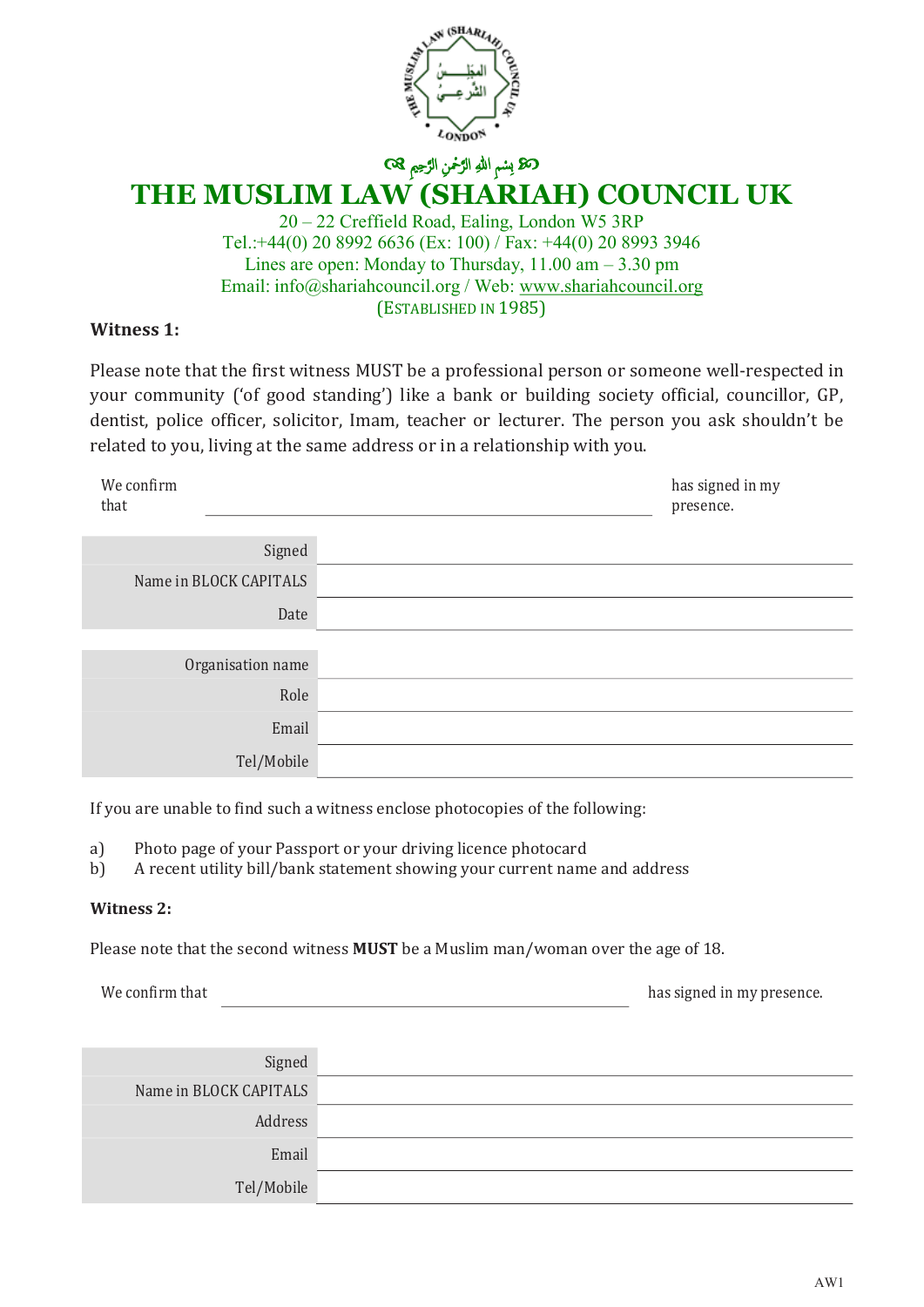

# **THE MUSLIM LAW (SHARIAH) COUNCIL UK**

20 – 22 Creffield Road, Ealing, London W5 3RP Tel.:+44(0) 20 8992 6636 (Ex: 100) / Fax: +44(0) 20 8993 3946 Lines are open: Monday to Thursday, 11.00 am – 3.30 pm Email: info@shariahcouncil.org / Web: www.shariahcouncil.org (ESTABLISHED IN 1985)<br>2. PERSONAL DETAIL

### **2. PERSONAL DETAILS**

|    | About Yourself:                                                                                      |                                                                                                               |
|----|------------------------------------------------------------------------------------------------------|---------------------------------------------------------------------------------------------------------------|
| 1. | <b>Full Name</b>                                                                                     |                                                                                                               |
| 2. | Father's Name                                                                                        |                                                                                                               |
| 3. | Date of Birth                                                                                        |                                                                                                               |
| 4. | Country of Birth                                                                                     |                                                                                                               |
| 5. | Nationality                                                                                          |                                                                                                               |
| 6. | Occupation                                                                                           |                                                                                                               |
| 7. | <b>Marital Status</b>                                                                                | <b>First Marriage</b><br>Second Marriage                                                                      |
|    |                                                                                                      | Third Marriage                                                                                                |
| 8. | If this is your second marriage, what was<br>the reason for the dissolution of the first<br>Marriage | Divorced<br>Widowed                                                                                           |
| 9. | Religious Status                                                                                     | Muslims by birth<br>Converted to Islam<br>before marriage<br>Converted to Islam<br>at<br>the time of marriage |
|    | About Your Husband:                                                                                  |                                                                                                               |
| 1. | <b>Full Name</b>                                                                                     |                                                                                                               |
| 2. | Father's Name                                                                                        |                                                                                                               |
| 3. | Date of Birth                                                                                        |                                                                                                               |
| 4. | Country of Birth                                                                                     |                                                                                                               |
| 5. | Nationality                                                                                          |                                                                                                               |
| 6. | Occupation                                                                                           |                                                                                                               |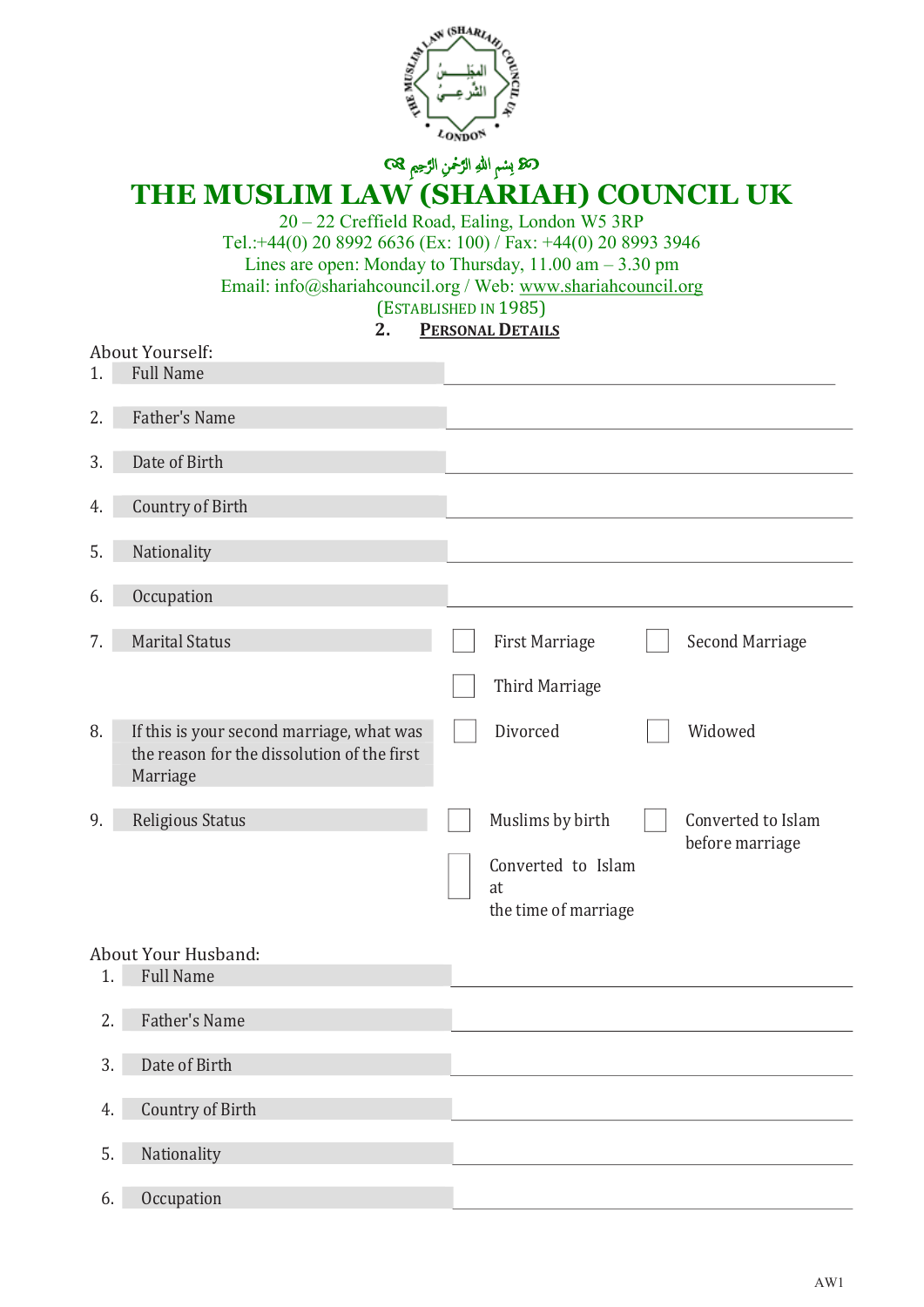

ك**ك**ا بِسْمِ اللهِ الرَّحْمنِ الرَّحِيمِ ۞ **THE MUSLIM LAW (SHARIAH) COUNCIL UK** 20 – 22 Creffield Road, Ealing, London W5 3RP Tel.:+44(0) 20 8992 6636 (Ex: 100) / Fax: +44(0) 20 8993 3946 Lines are open: Monday to Thursday,  $11.00 \text{ am} - 3.30 \text{ pm}$ Email: info@shariahcouncil.org / Web: www.shariahcouncil.org (ESTABLISHED IN 1985)<br>
First Marriage 7. Marital Status First Marriage Second Marriage Second Marriage Third Marriage 8. If this is his second marriage, what was **Divorced** Nidowed the reason for the dissolution of the first Marriage 9. Religious Status **Muslims by birth** Converted to Islam before marriage Converted to Islam at the time of marriage

### **3. PARTICULARS OF MARRIAGE**

| 1.  | Date of Islamic Marriage (Nikah)                                       |     |                |
|-----|------------------------------------------------------------------------|-----|----------------|
| 2.  | Place of Islamic Marriage<br>(name of city/village)                    |     |                |
| 3.  | <b>Country of Islamic Marriage</b>                                     |     |                |
| 4.  | Total amount of Dower (Mahr) agreed at the<br>time of Islamic Marriage |     |                |
| 5.  | How much has been paid?<br>(Please specify currency as well)           |     |                |
| 6.  | How much has been deferred?<br>(Please specify currency as well)       |     |                |
| 7.  | Date of Civil Marriage                                                 |     |                |
| 8.  | Place (City) of Civil Marriage                                         |     |                |
| 9.  | Did you live together after the marriage?                              | Yes | N <sub>o</sub> |
| 10. | Was the Marriage consummated?                                          | Yes | N <sub>0</sub> |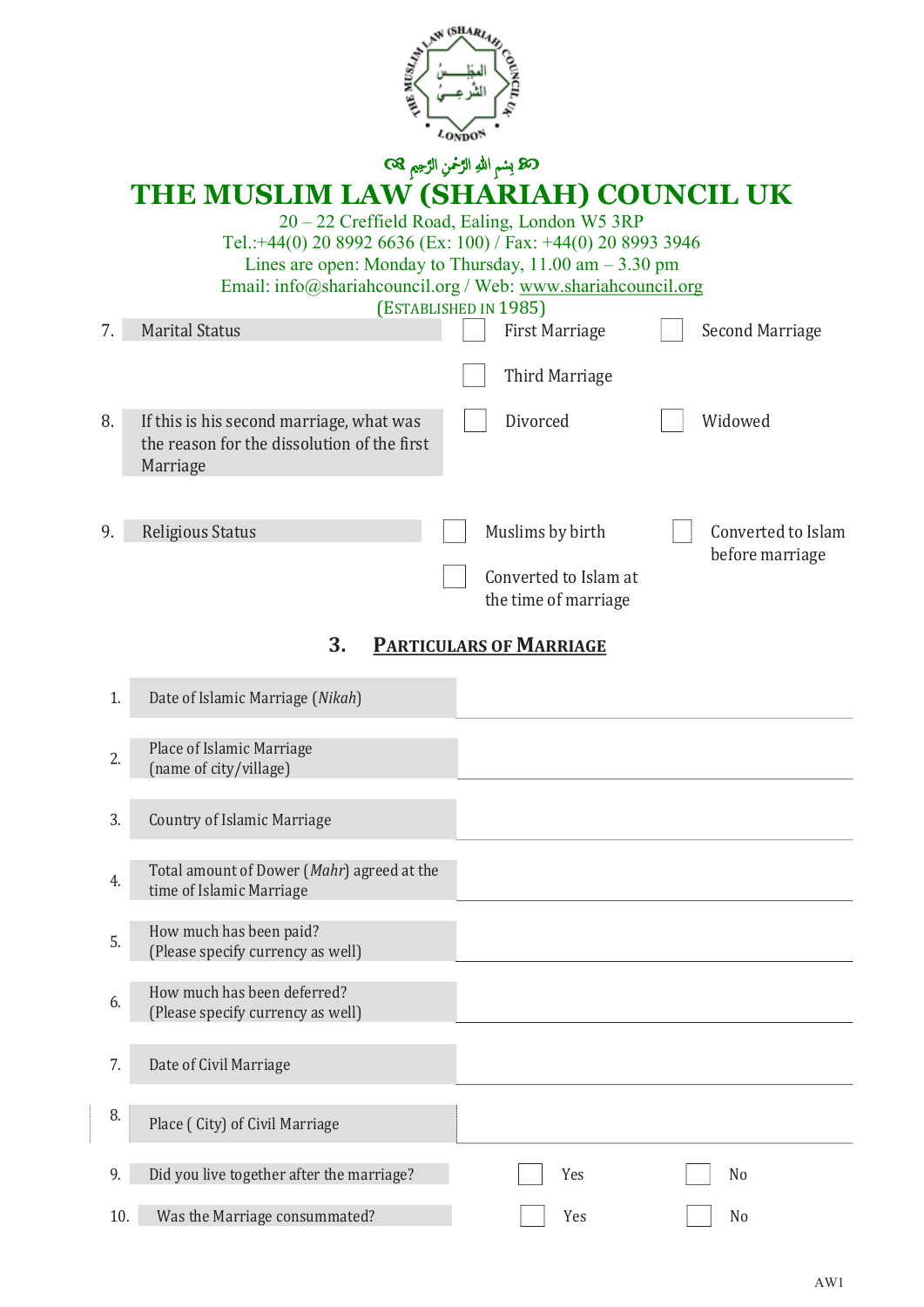

# **THE MUSLIM LAW (SHARIAH) COUNCIL UK**

20 – 22 Creffield Road, Ealing, London W5 3RP Tel.:+44(0) 20 8992 6636 (Ex: 100) / Fax: +44(0) 20 8993 3946 Lines are open: Monday to Thursday, 11.00 am – 3.30 pm Email: info@shariahcouncil.org / Web: www.shariahcouncil.org

| 11. |    | Date of separation                                                                                                                        | (ESTABLISHED IN 1985)                   |                |                                                      |                                    |                               |
|-----|----|-------------------------------------------------------------------------------------------------------------------------------------------|-----------------------------------------|----------------|------------------------------------------------------|------------------------------------|-------------------------------|
|     |    |                                                                                                                                           |                                         |                |                                                      |                                    |                               |
| 12. |    | Was your husband providing you with<br>maintenance before separation?                                                                     |                                         |                | Yes                                                  |                                    | No                            |
| 13. |    | Are you receiving any maintenance from<br>your husband after separation?                                                                  |                                         |                | Yes                                                  |                                    | N <sub>o</sub>                |
|     |    |                                                                                                                                           | 4. PARTICULARS OF JEWELLERY & VALUABLES |                |                                                      |                                    |                               |
| 1.  |    | Have you received items of jewelry / cash/valuables from your husband, his<br>parents or relatives at the time of marriage or afterwards? |                                         |                |                                                      | Yes                                | N <sub>o</sub>                |
|     |    | 2. If the answer to Question 1 is 'Yes', please give details below:                                                                       |                                         |                |                                                      |                                    |                               |
|     | a. | Cash/Money                                                                                                                                | Yes                                     | N <sub>0</sub> |                                                      | If 'Yes', how much?                |                               |
|     | b. | Property/Land                                                                                                                             | Yes                                     | No             | If 'Yes', please give details?                       |                                    |                               |
|     |    |                                                                                                                                           |                                         |                |                                                      |                                    |                               |
|     | C. | Jewelry/Valuables                                                                                                                         | Yes                                     | No             |                                                      | If 'Yes', please specify<br>below: |                               |
|     |    | NAME OF THE ITEM<br>(Ring, Bracelet, etc)                                                                                                 | HOW MANY?                               |                | <b>COMPOSITION</b><br>(gold, silver, diamonds, etc.) |                                    | <b>ESTIMATED VALUE</b><br>(f) |
| 1.  |    |                                                                                                                                           |                                         |                |                                                      |                                    |                               |
| 2.  |    |                                                                                                                                           |                                         |                |                                                      |                                    |                               |
| 3.  |    |                                                                                                                                           |                                         |                |                                                      |                                    |                               |
| 4.  |    |                                                                                                                                           |                                         |                |                                                      |                                    |                               |
| 5.  |    |                                                                                                                                           |                                         |                |                                                      |                                    |                               |
| 6.  |    |                                                                                                                                           |                                         |                |                                                      |                                    |                               |
| 7.  |    |                                                                                                                                           |                                         |                |                                                      |                                    |                               |
| 8.  |    |                                                                                                                                           |                                         |                |                                                      |                                    |                               |
| 9.  |    |                                                                                                                                           |                                         |                |                                                      |                                    |                               |
| 10. |    |                                                                                                                                           |                                         |                |                                                      |                                    |                               |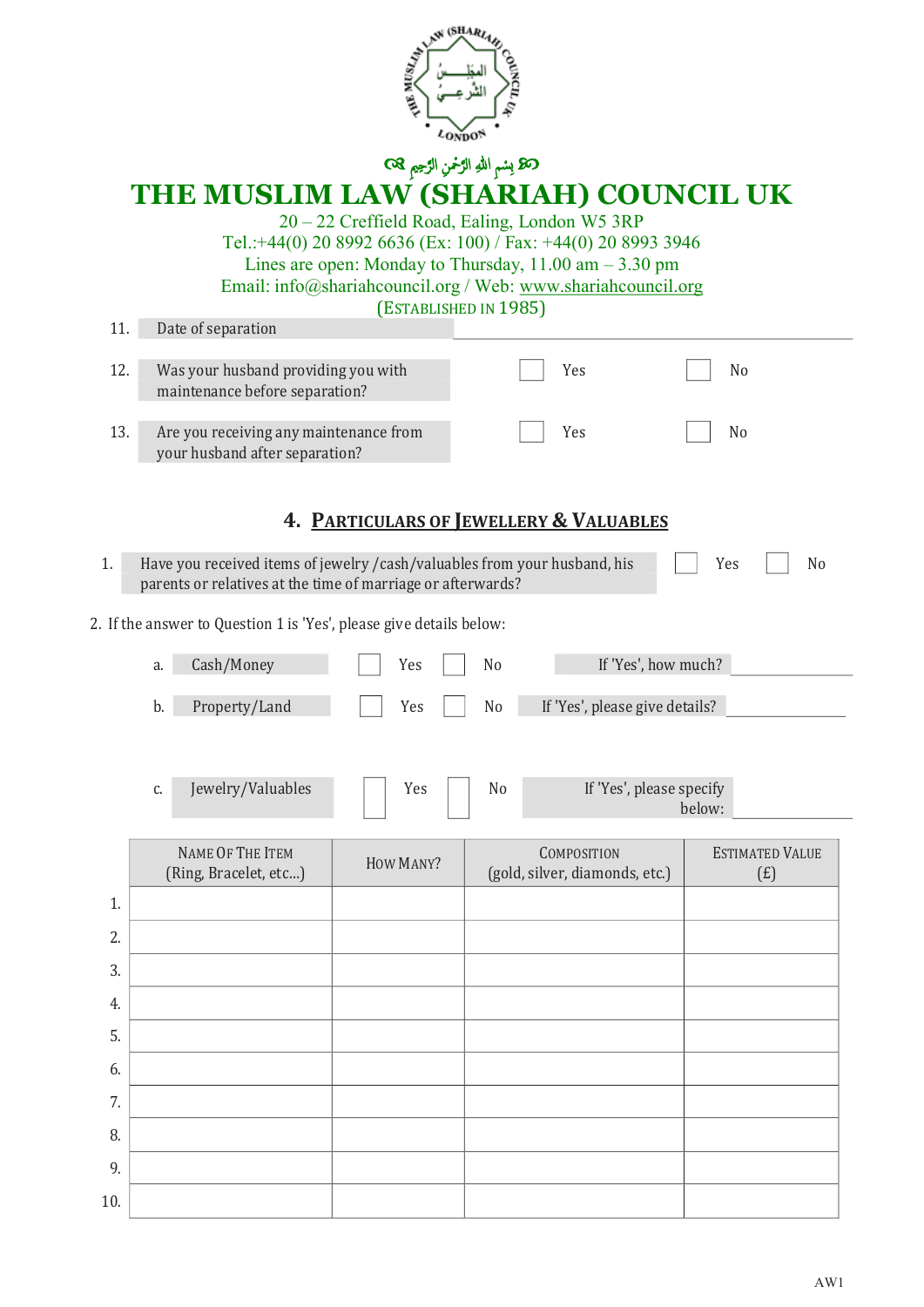

# **THE MUSLIM LAW (SHARIAH) COUNCIL UK**

20 – 22 Creffield Road, Ealing, London W5 3RP Tel.:+44(0) 20 8992 6636 (Ex: 100) / Fax: +44(0) 20 8993 3946 Lines are open: Monday to Thursday, 11.00 am – 3.30 pm Email: info@shariahcouncil.org / Web: www.shariahcouncil.org (ESTABLISHED IN 1985)

### **5. DETAILS OF CHILDREN**

|    | Do you have children from this marriage?                                                                                  | Yes | No.            |
|----|---------------------------------------------------------------------------------------------------------------------------|-----|----------------|
| 2. | If 'Yes', do the children live with you?                                                                                  | Yes | N <sub>0</sub> |
|    | If 'Yes', will you be ready to agree to give<br>Your spouse regular access to your children<br>after the Islamic Divorce? | Yes |                |

4. Please give details of all your children from this marriage:

|    | NAME OF CHILD | <b>GENDER OF CHILD</b> | CHILD'S DATE OF BIRTH |
|----|---------------|------------------------|-----------------------|
| 1. |               |                        |                       |
| 2. |               |                        |                       |
| 3. |               |                        |                       |
| 4. |               |                        |                       |
| 5. |               |                        |                       |
| 6. |               |                        |                       |
| 7. |               |                        |                       |
| 8. |               |                        |                       |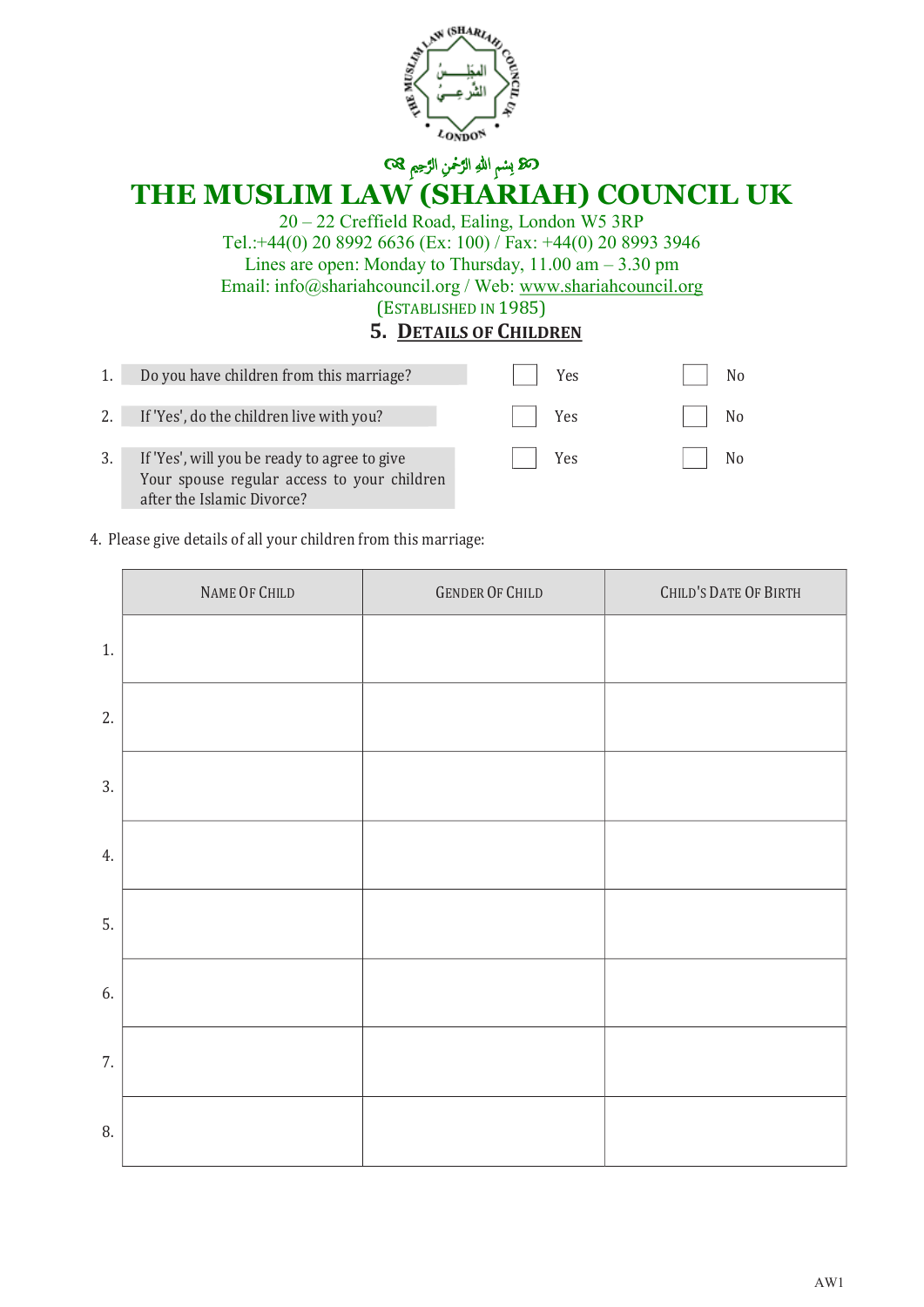

# **THE MUSLIM LAW (SHARIAH) COUNCIL UK**

20 – 22 Creffield Road, Ealing, London W5 3RP Tel.:+44(0) 20 8992 6636 (Ex: 100) / Fax: +44(0) 20 8993 3946 Lines are open: Monday to Thursday,  $11.00 \text{ am} - 3.30 \text{ pm}$ Email: info@shariahcouncil.org / Web: www.shariahcouncil.org (ESTABLISHED IN 1985)

### **6. PARTICULARS REGARDING CIVIL DIVORCE (DECREE ABSOLUTE)**

**1. If you were married in accordance to Islamic Law in a Muslim country (i.e. Egypt, Pakistan, Malaysia, etc…) your Islamic marriage is recognised in the United Kingdom as equal to civil/legal marriage. According to British Law, you are required to obtain a Civil Divorce.** 

**2. If you registered your marriage in the United Kingdom or other countries (i.e. European Union, the United States of America, etc.) you are required to obtain a Civil Divorce.**

| 1.            | Do you require a Civil Divorce?                                                              | Yes | N <sub>o</sub> |
|---------------|----------------------------------------------------------------------------------------------|-----|----------------|
| 2.            | Have you applied for a Civil Divorce?                                                        | Yes | N <sub>0</sub> |
| 3.            | Has your spouse applied for a Civil Divorce?                                                 | Yes | N <sub>0</sub> |
| 4.            | Have you already obtained a Civil Divorce?                                                   | Yes | N <sub>0</sub> |
|               | 4. If your answer to Question 4 is 'Yes'                                                     |     |                |
| a.            | Date of Decree Nisi:                                                                         |     |                |
| b.            | Date of Decree Absolute:                                                                     |     |                |
| c.            | Name and address of the Court where the<br>Civil Divorce was declared:                       |     |                |
| d.            | Who initiated the Divorce proceedings?                                                       | Me  | My Spouse      |
| 5.<br>Divorce | If you initiated the Divorce proceedings,<br>Please tell us if your spouse consented to this | Yes | N <sub>0</sub> |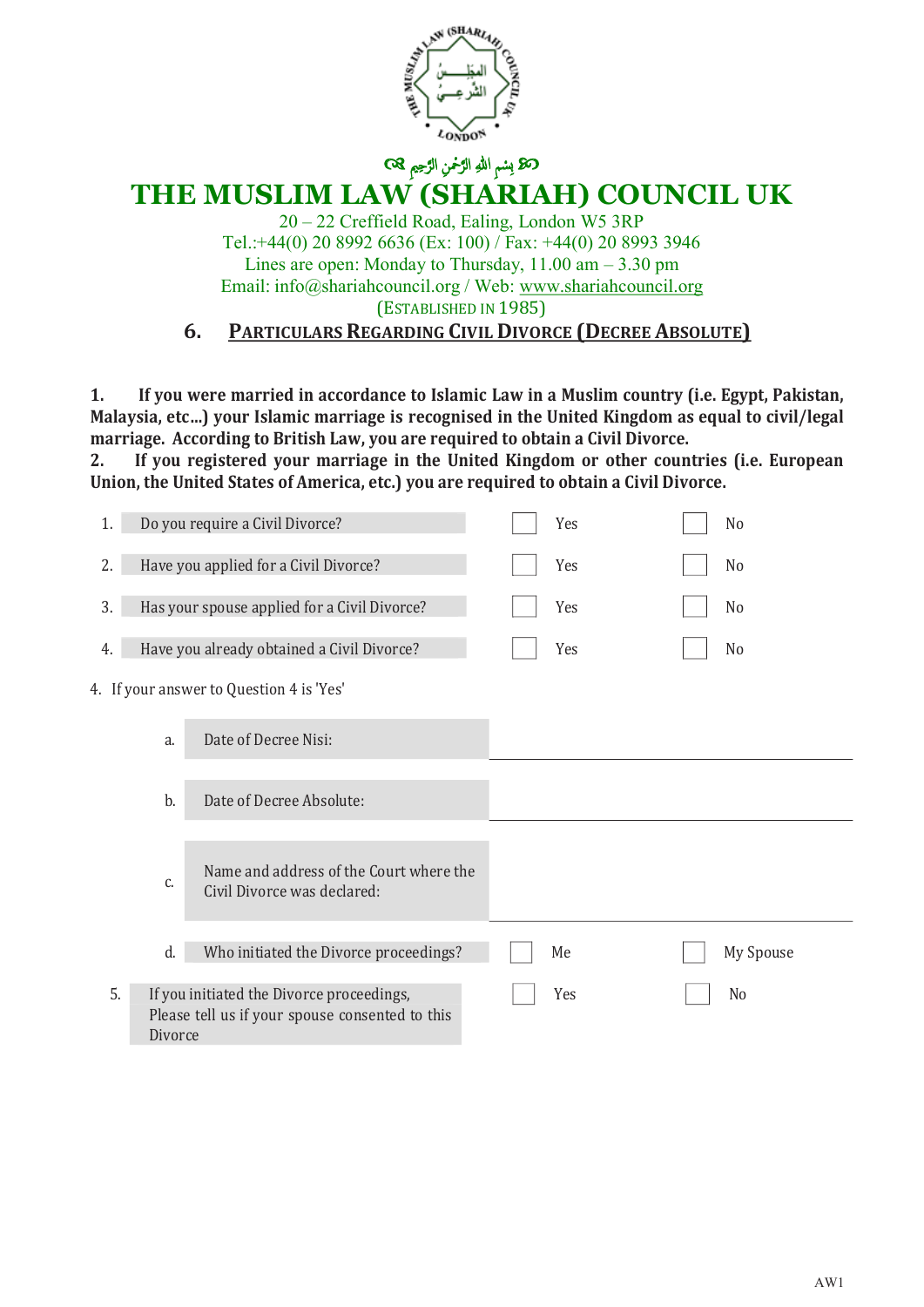

> 20 – 22 Creffield Road, Ealing, London W5 3RP Tel.:+44(0) 20 8992 6636 (Ex: 100) / Fax: +44(0) 20 8993 3946 Lines are open: Monday to Thursday,  $11.00 \text{ am} - 3.30 \text{ pm}$ Email: info@shariahcouncil.org / Web: www.shariahcouncil.org (ESTABLISHED IN 1985)

### **7. PROCEDURE FOR ISLAMIC DIVORCE**

Please sign this paper and send back to us with your application form.<br>1. The applicant has to submit all the required information in fu

The applicant has to submit all the required information in full to the Shariah Council, by completing an application form and providing us with copies of the required documents and paying our charges in full.

2. All the completed forms and information received will be checked and processed confidentially at the office of the Council. If further information is required, the applicant will be asked for that.

3. Once all the information has been received, the applicant will be acknowledged with a reference number for the case and a receipt for the payment of the charges.

4. At the same time, the husband (respondent) will be issued with a notice and asked either to divorce the applicant or to show the Council reasons in writing for not so doing.

5. If he writes to the Council and wishes to defend his case or asks for reconciliation.<br>a. The applicant will be contacted again and instructed accordingly by the Co

a. The applicant will be contacted again and instructed accordingly by the Council.

Reconciliation can take place only if both the couple agrees to it.

c. Normally at the request of the respondent (husband) the Council allows a reasonable period of time for reconciliation efforts to be made by the husband through his own resources and family contacts.<br>d. Hov

However, if the applicant does not agree to reunite, then such efforts for reconciliation, can only delay the process of an Islamic Divorce for a few months. Eventually the Council, under the rules of Islamic Law, will have to dissolve the Nikah and issue a Divorce Certificate to the applicant.<br>
If the husband agrees to divorce the applicant with certain conditions e.g. demands

If the husband agrees to divorce the applicant with certain conditions e.g. demands some money by way of Khula or demands any jewellery given to the applicant at the time of the marriage be returned, such an offer will be adjudicated by the Council and a decision will be made accordingly.

f. Conditions like custody of the children, financial claims, or claims on property, cannot be adjudicated by the Council, because such matters are outside of our jurisdiction and must be settled in a court of Civil Law.

g. However in such matters the Council, on moral grounds, can impose some conditions with the divorce.

6. If the respondent does not reply to our first notice in time, then a second notice will be sent to them, giving them a repeated opportunity.

7. If we receive no reply to our second notice, a third and final notice will be sent to them.

8. If the Council does not receive a reply to its third and final notice within thirty days, the case will be presented to the full board of the Council at its first meeting after expiry of the thirty days' notice period, with a recommendation of dissolution of Nikah.

9. The board normally meets every three months. Occasionally, an emergency meeting may be called.

10. Once the board has decided to dissolve the Nikah, an Islamic Divorce may be issued within one week of this decision and posted to the applicant.

11. A copy of this Divorce Certificate is also sent to the respondent.<br>12. In cases where a Civil Divorce (Decree Absolute) is also requ

12. In cases where a Civil Divorce (Decree Absolute) is also required, the Council will not issue an Islamic Divorce until the applicant has received their Decree Absolute in order to avoid any possible conflict between the Law of the land and Islamic Law (Shariah).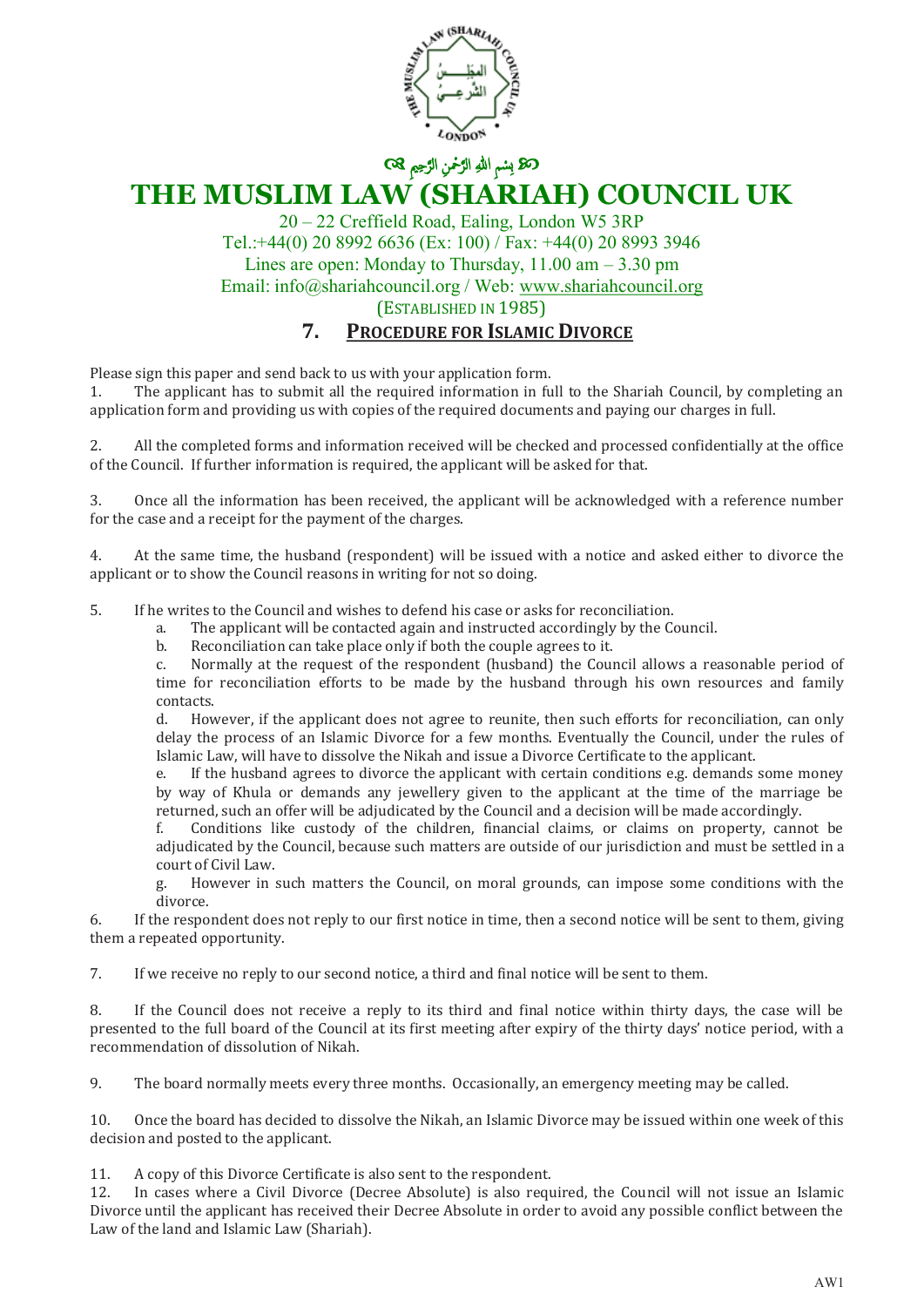

#### 20 – 22 Creffield Road, Ealing, London W5 3RP Tel.:+44(0) 20 8992 6636 (Ex: 100) / Fax: +44(0) 20 8993 3946 Lines are open: Monday to Thursday,  $11.00 \text{ am} - 3.30 \text{ pm}$ Email: info@shariahcouncil.org / Web: www.shariahcouncil.org (ESTABLISHED IN 1985)

13. If the Council concludes its proceedings before the pronouncement of Civil Divorce a letter of entitlement of Islamic Divorce will be issued to the applicant.

14. The actual certificate of Islamic Divorce will be issued to the applicant when the Council has received a copy of their Decree Absolute.

15. If the respondent submits a written undertaking to the Council agreeing to an Islamic Divorce after the Civil Divorce and related matters has been concluded in court the Council will accept such a submission and will wait accordingly. However if the respondent fails to fulfil his promise the Council will exercise its power to issue an Islamic Divorce without the consent of the respondent.

16. In cases where respondents do not reply to our notices at all, the Council will ultimately decide the case in favour of the applicant.

17. The address of the applicant normally appears on the notices sent to the respondent; but if requested to keep it confidential, this is not released.

18. Normally, if both parties are resident in the United Kingdom, the case is decided in about three to six months' time. If one of the parties resides abroad, it takes about six months to one year.

19. If the applicant withholds or conceals any information regarding the case, or provides the Council with misleading information, the Islamic Divorce issued by the Council will become null and void.

20. After the issuance of an Islamic Divorce if the Council receives a complaint from the husband, within the period of iddah (3 months), based on evidences that the Council's decision of divorce is not accurate. The Council may decide to suspend such a divorce in order to make fair investigations. Such an investigation will be concluded within a reasonable period of time and in the light of the findings the Divorce will be either confirmed or withdrawn.

21. Case files will be securely retained by the Shariah Council for a period of six years from the date of application, after which they will be safely destroyed.

- 22. The council will only contact the applicant on a need to basis. Please note the council does not provide updates. In exceptional cases, it will be considered, the applicant is required to make a written request either via post or email.
- 23. The Shariah council reserves the right to terminate the application and **no refund will be issued**, if any of the terms mentioned above are breeched by the applicant.

I confirm that I have read the two pages of the information regarding Islamic Divorce procedure and I agree to it.

| Signed                 |  |
|------------------------|--|
| Name in BLOCK CAPITALS |  |
| Date                   |  |

**Note:** For your information we have enclosed a copy of this document with our covering letter. Please keep these documents safe.